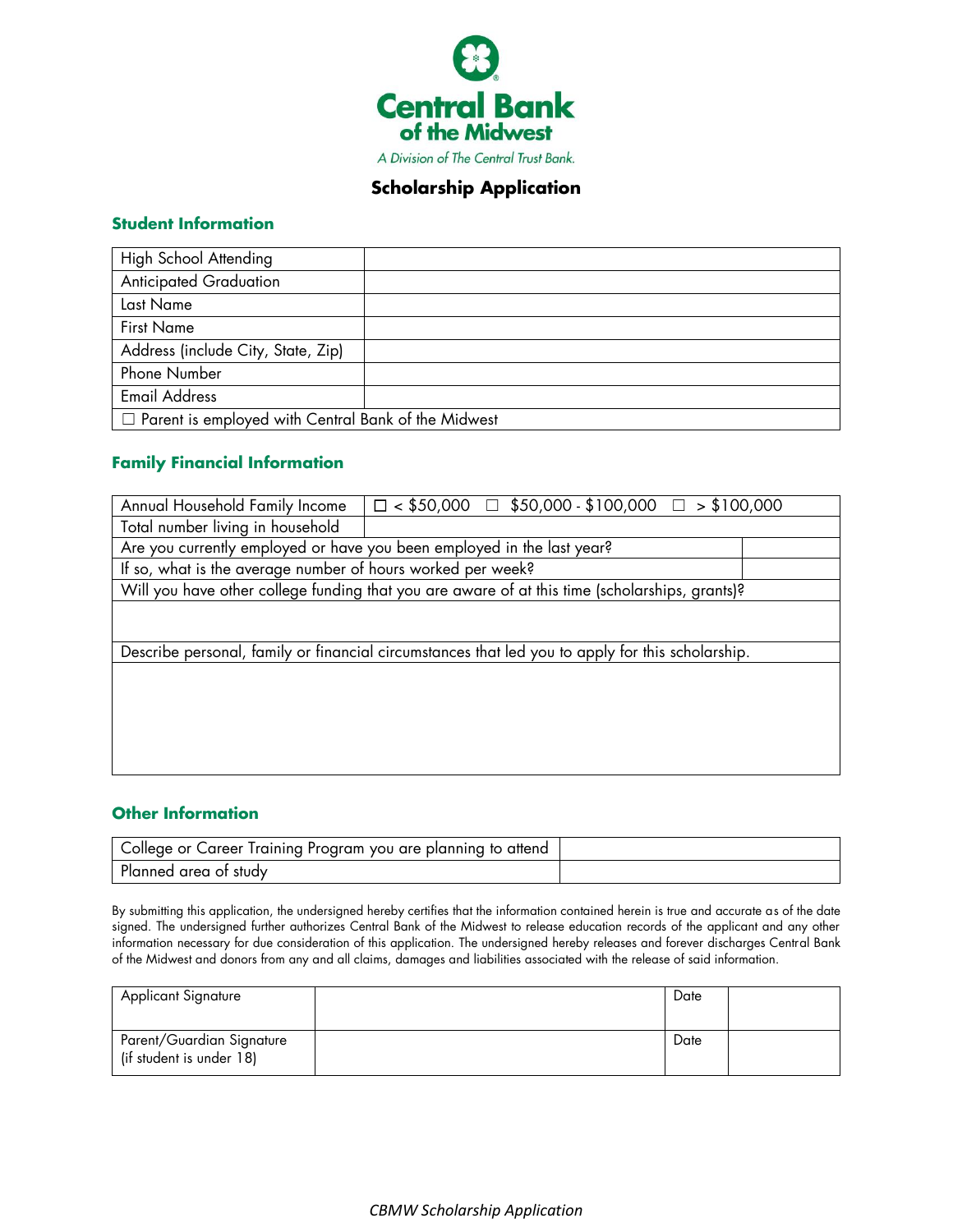

# **Central Bank of the Midwest Scholarship Scholarship Application - Supplemental Page**

| Applicant Name                                 |   |    |             |    |                |            | High School          |
|------------------------------------------------|---|----|-------------|----|----------------|------------|----------------------|
| Activity                                       |   |    | Grade Level |    |                | Time Spent | POSITIONS HELD       |
|                                                | 9 | 10 | 11          | 12 | $hr/wk.$ wk/yr |            | HONOR/LETTERS EARNED |
| <b>Academic Honors</b>                         |   |    |             |    |                |            |                      |
|                                                |   |    |             |    |                |            |                      |
|                                                |   |    |             |    |                |            |                      |
|                                                |   |    |             |    |                |            |                      |
| <b>Athletics</b>                               |   |    |             |    |                |            |                      |
|                                                |   |    |             |    |                |            |                      |
|                                                |   |    |             |    |                |            |                      |
|                                                |   |    |             |    |                |            |                      |
|                                                |   |    |             |    |                |            |                      |
| School Organizations, Performance Groups, etc. |   |    |             |    |                |            |                      |
|                                                |   |    |             |    |                |            |                      |
|                                                |   |    |             |    |                |            |                      |

### Other Activities

| _ _. |  |  |  |  |  |  |  |  |  |  |
|------|--|--|--|--|--|--|--|--|--|--|
|      |  |  |  |  |  |  |  |  |  |  |
|      |  |  |  |  |  |  |  |  |  |  |
|      |  |  |  |  |  |  |  |  |  |  |
|      |  |  |  |  |  |  |  |  |  |  |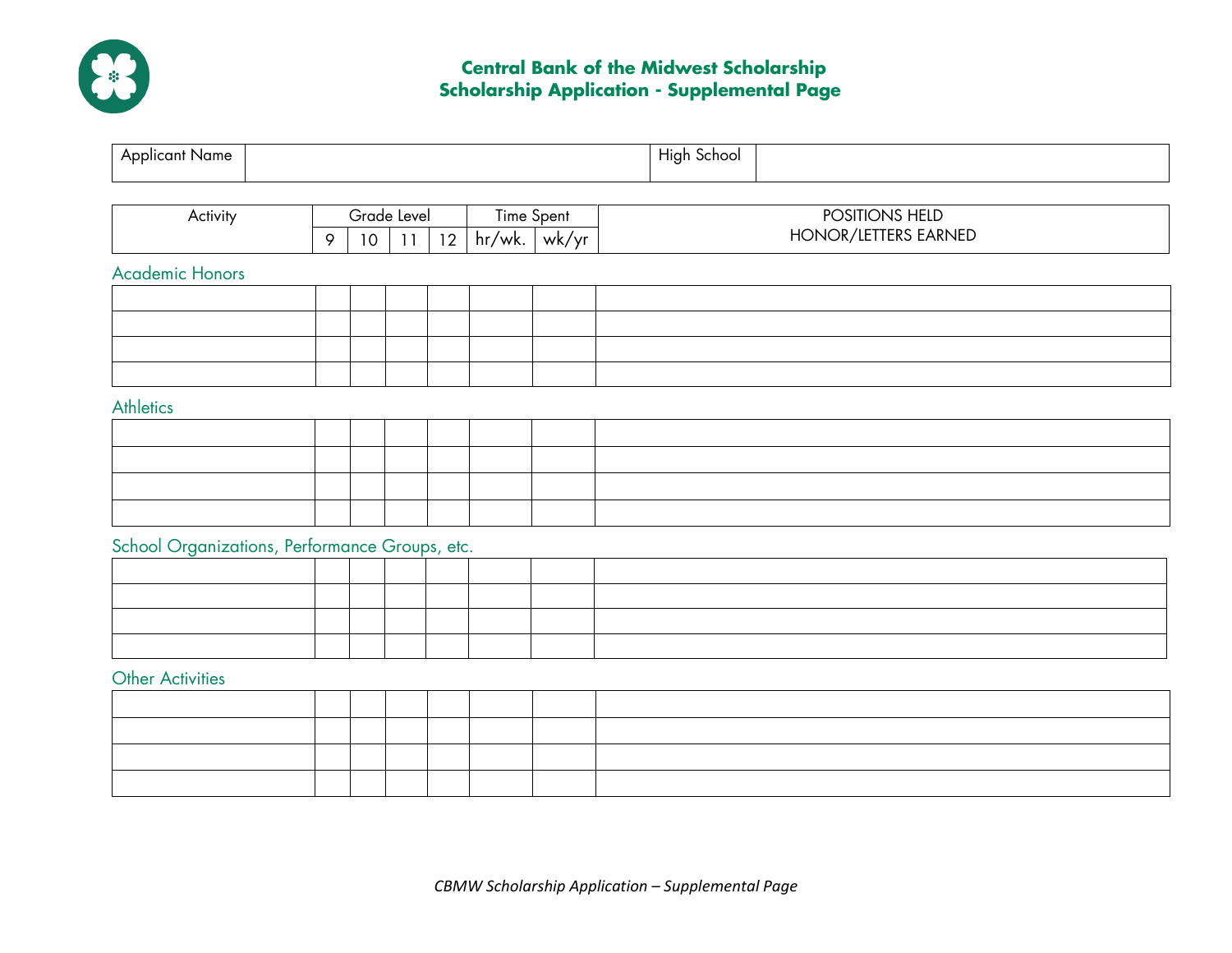

# **Central Bank of the Midwest Scholarship Scholarship Application - Supplemental Page**

| .<br>Activity |                    | Grade Level |                                                      | ∣ıme<br><b>Spent</b> |       | <b>IONS HELD</b><br><b>JSHIC</b><br>יש |
|---------------|--------------------|-------------|------------------------------------------------------|----------------------|-------|----------------------------------------|
|               | $\sim$ $\sim$<br>ັ |             | $\overline{\phantom{a}}$<br>$\overline{\phantom{0}}$ | hr,<br>'wk.          | wk/yr | <b>TERS EARNED</b><br>HONOR/<br>7 LE   |

## Community Service/Church Involvement

# Work Experience

### Hobbies, Travel

*Please use additional forms if necessary.*